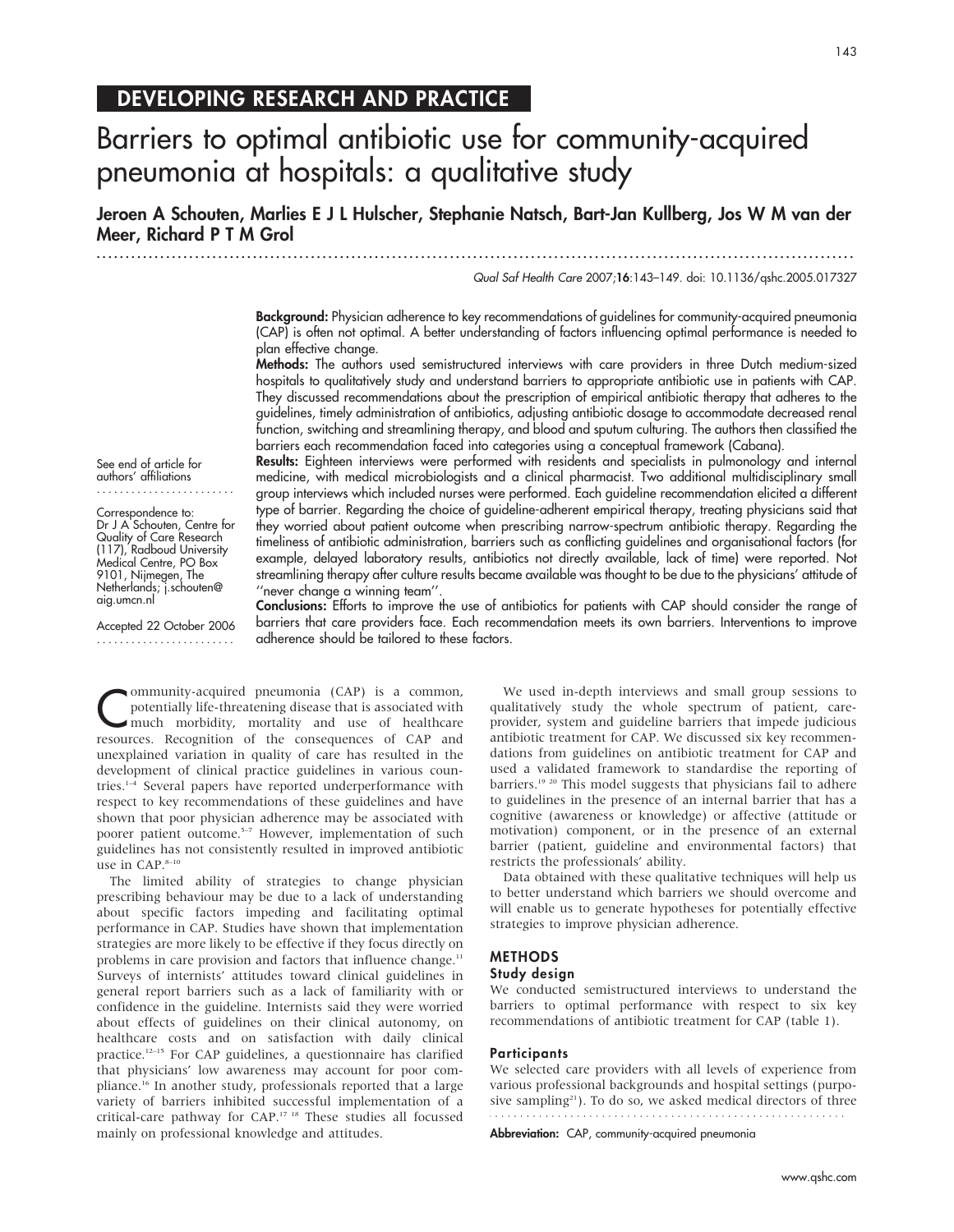

secondary care hospitals in the South East of the Netherlands (two non-university teaching and one non-teaching hospital) to provide an exhaustive list of residents and specialists in internal medicine and pulmonology, medical microbiologists and clinical pharmacists. In the three hospitals a total of 42 residents, 20 specialists, 6 microbiologists and 5 clinical pharmacists were working. We then randomly selected professionals from this list. An invitational letter was sent to 12 residents, 6 specialists, 3 microbiologists and 3 clinical pharmacists.

#### Procedure

One trained interviewer performed the semistructured interviews. The interviewer (JS) was a resident in internal medicine, with no relationship to the hospitals or interviewees that were selected. Clinical doctors were asked to present a clinical case: we asked them to select their most recent patient with CAP who had been admitted in the four weeks preceding the interview. If no such patient could be found, the interviewer presented a previously prepared ''dummy'' patient before the interview. This was also done before the interviews of all nonclinical care providers (medical microbiologists and clinical pharmacist). All sessions were audiotaped. New interviews took place until no new information was gleaned.

#### **Questions**

The questions were open-ended and linked to the clinical case history as closely as possible. They focussed on perceived barriers to appropriate use of antibiotics in CAP as described in six key recommendations, and covered both diagnostic and therapeutic aspects of the process of care in a logical order (table 1). These recommendations had been systematically selected by an expert panel from national guidelines edited by the Dutch Working Party on Antibiotic Policy (SWAB) and the National Society for Respiratory Physicians (NVALT), international guidelines from the Infectious Diseases Society of America (IDSA), American Thoracic Society (ATS), British Thoracic Society (BTS) and the European Respiratory Society (ERS) and a systematic review of the literature.<sup>22</sup> An interview guide for each key issue was developed, and then it was adapted after two pilot interviews with senior residents. The interview guide contained questions clarifying potential barriers to optimal antibiotic use at all possible levels (patient, doctor, system, and guideline).

# Analysis of barriers

All audiotaped interviews were transcribed verbatim. Two researchers (JS and MH) independently reviewed the manuscripts and marked comments about barriers to adherence. Remarks of professionals were compared and classified into categories of potential barriers to physician adherence according to a conceptual model developped by Cabana et al.<sup>19 20</sup> This model suggests that physicians fail to adhere to guidelines in the presence of an internal barrier that has a cognitive (awareness or knowledge) or affective (attitude or motivation)

component, or in the presence of an external barrier that restricts the professionals' ability (see fig 1). The external barrier may contain factors relevant to the patient, the guideline or the environment. For example, the remark that ''doctors often do not know whether they have to wait for collection of a sputum culture before starting antibiotic therapy'' implies a knowledge-based barrier (a lack of awareness or familiarity with the guideline recommendation). However, ''Sometimes administration of antibiotics will have to wait until the doctor finds time to start an IV drip'' would be classified as an external, organisational factor (lack of time). The two reviewers discussed all the remarks that they had individually highlighted and classified until consensus was reached. They consulted a third researcher (SN) to make a formal judgement about differences in classification. If controversy remained, the comment was considered ambiguous and was excluded. Our principal aim was to describe the whole spectrum of possible barriers rather than quantifying their relative importance, so all types of barriers that were mentioned are presented in table 2 with their most representative remark(s). However, the barriers that were mentioned most often by our interviewees are discussed more in detail in the results section.

# RESULTS

Interviews took place in 2003. All invited professionals agreed to take part. Eighteen professionals (9 residents, 6 consultants, 2 microbiologists and 1 clinical pharmacist) were interviewed until no information that we hadn't received in preceding interviews was given. In our first interview sessions with residents, we discovered that for some recommended processes of care, barriers were mainly attributable to practical, organisational difficulties needing a multidisciplinary solution from those most closely involved. We therefore decided to add two interactive small group interviews with a nurse from the emergency department, a nurse from a pulmonology ward and a resident.

Before performing our first interview with a clinical pharmacist, we already doubted whether he/she was a ''care provider relevant to the process''. Due to the specific characteristics of our guideline, the pharmacist's contribution to our analysis of barriers was essentially limited to two recommendations: adjustment of antibiotic dose to renal function and switch therapy. In addition, a clinical pharmacist was reported to be seldomly present at ward meetings of general internal medicine and pulmonology in our recent survey at Dutch secondary care hospitals and thus may have little insight as to the reasons for non-adherence to guideline recommendations.<sup>24</sup> After interviewing the first clinical pharmacist, we decided not to recruite another one as our our doubts were confirmed.

The mean age of the 24 participants was 34.5 years (range 25–56); 10 participants were women. We encountered a wide spectrum of possible barriers to optimal antibiotic treatment for CAP. Table 2 presents transcripts of comments, grouped by theoretical barriers to adherence. All types of barriers, along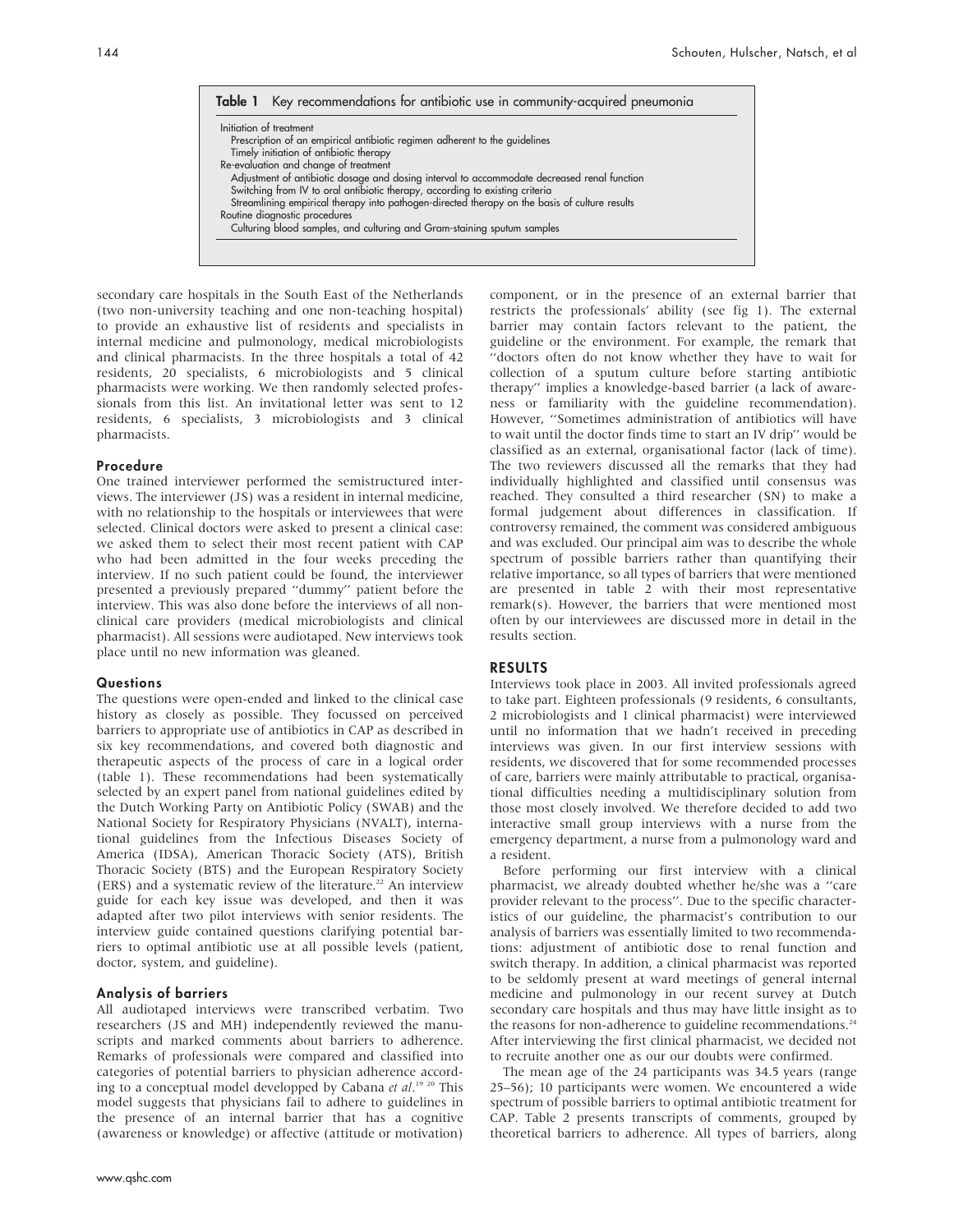Physician adherence is critical in translating recommendations into improved outcomes. However, a variety of barriers undermine this process. Lack of awareness and lack of familiarity affect physician knowledge of a quideline. In terms of physician attitudes, lack of agreement, self-efficacy, outcome expectancy, and the inertia of previous practice are also potential barriers. Despite adequate knowledge and attitudes, external barriers can affect a physician's ability to execute recommendations. Cabana's model offers a differential diagnosis for why physicians do not follow practice guidelines. By not entertaining the full spectrum of barriers, important interventions to improve physician behavior might not be investigated or implemented



Figure 1 Barriers to physician adherence to practice guidelines in relation to behaviour change. Reprinted with permission from Cabana MD, Rand CS, Powe NR, et al. Why don't physicians follow clinical practice quidelines? A framework for improvement. JAMA 1999;282:1458–1465.

with the most representative remarks, are presented. Barriers that were mentioned most often  $(\geq 7$  times) by different interviewees were considered frequent. In the table, these barriers are shown in bold text. Analysis of our data revealed that each single recommendation elicited its own specific pattern of barriers. We present the most important patterns for each of the recommendations.

# Barriers to prescribing empirical antibiotic therapy adherent to the guidelines

Professional barriers to adherent prescribing included a doubt in outcome expectancy and predominantly reported by residents and specialists (''You never know … penicillin has a very narrow spectrum … I would not feel at ease treating my patient with only that'' [specialist pulmonology S3]) and a lack of agreement with guidelines (''In the Netherlands, we always want to start with a very narrow spectrum, preferably with penicillin, and we add erythromycin only if a patient is really deteriorating … why not turn it around? Why not start with broad-spectrum therapy and tailor it down to narrow-spectrum therapy as soon as the culture results become available?'' [resident internal medicine R6]). External barriers were mentioned to a lesser extent and were mainly related to the social context in which professionals operate: ''Out of courtesy to colleagues, no criticism of the chosen antibiotic regimen is made at end-of-shift meetings'' [resident internal medicine R4].

# Barriers to timeliness of administration of antibiotics

Most interviewees (residents, specialists, microbiologists and nurses) mentioned external barriers related to organisational factors (for example, substantial delays in delivering laboratory results to the emergency department, antibiotics not present on the ward, IV drip not started). However, barriers were also created by the physician's lack of knowledge about the impact that timely antibiotic administration can have on patient outcome and a lack of agreement with the guideline (for

example, several specialists and residents stated ''this rule only applies to the patient with CAP who is severely ill''). Some remarks combine different barriers: ''Ward nurses prioritize non-medical issues (such as diet and social setting) during intake, leaving prescribed medication, including IV antibiotics, to the last or postponing administration until regular medication rounds'' [awareness of importance and social-organisational context, specialist internal medicine S2].

# Barriers to adjusting the dosage and dosing interval to accommodate renal function

Reasons for omitting dosage adjustment to renal function were mainly attributable to lack of awareness—for example, that antibiotic dosage should be adjusted for patients with reduced renal function; that a moderately elevated serum creatinine concentration could conceal a significantly decreased renal clearance in elderly patients. Calculating the creatinine clearance with the Cockroft-Gault formula for every patient was regarded as time consuming and unpractical by residents (external organisational barrier). According to medical specialists, only half of the residents were able to calculate creatinine clearance with this formula (lack of familiarity).

## Barriers to streamlining therapy

Doctors said that they felt uncertain about tailoring empirical broad-spectrum antibiotics to narrow-spectrum antibiotic therapy (once culture results were known), especially when a patient had been very ill on admission. ''Never change a winning team'' was quoted by several residents and specialists and observed by medical microbiologists. Organisational barriers also apply: ''The results only become available 3 to 5 days after culturing, and due to weekends and poorly computerized reporting systems, the time between availability and notification of the results becomes even greater''[specialist pulmonology S6] and ''When patients do well with the initial treatment, streamlining therapy is postponed until the supervisory ward round, which is generally held only once or twice a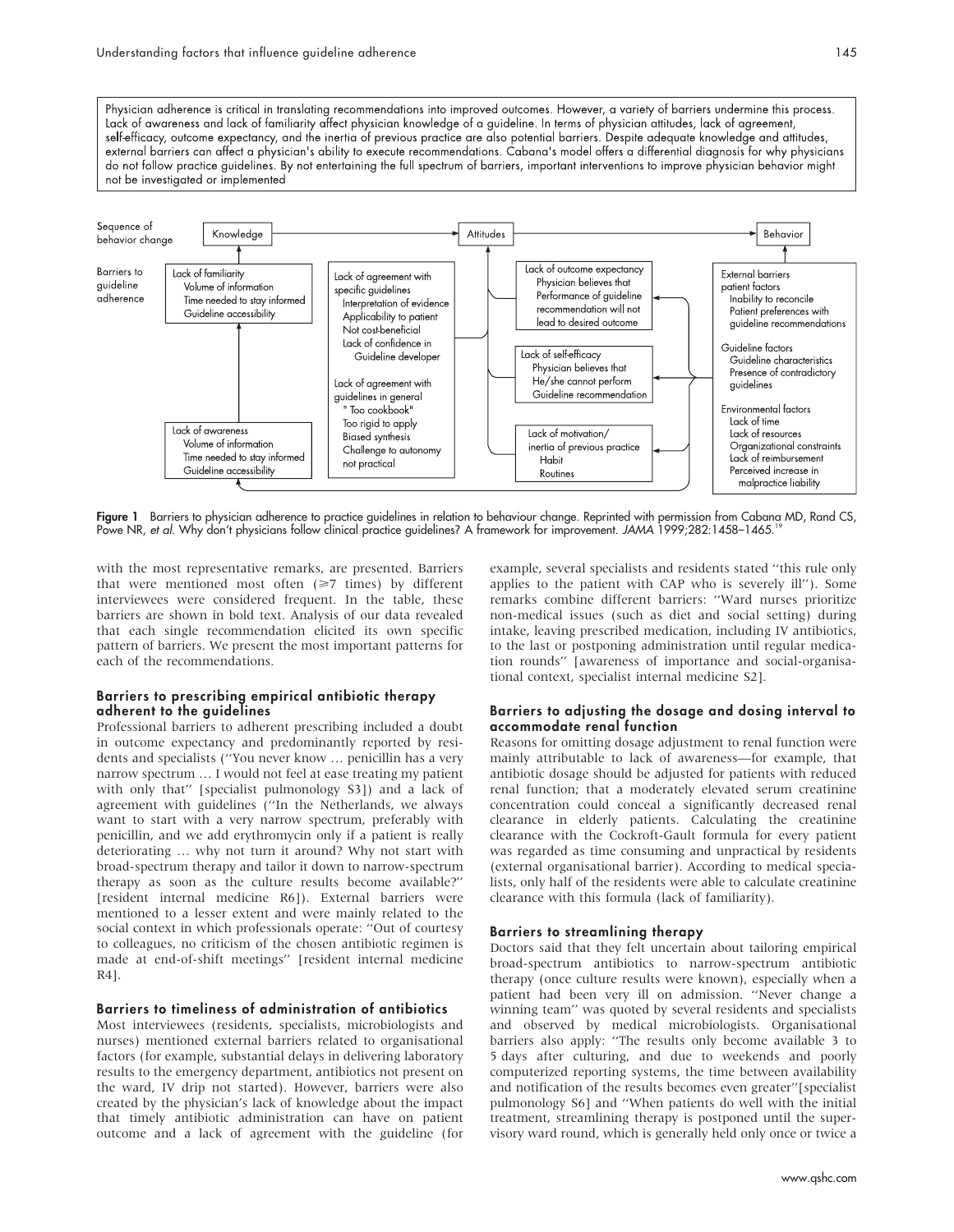| Recommendation                                                                        | Internal barriers: knowledge                                                                                                                                                                                                                                                                                                                                                                                                                                               | Internal barriers: attitude                                                                                                                                                                                                                                                                                                                                                                                                                                                                                                                                                                                                                                                                                                                                                                                                                                                                | <b>External barriers</b>                                                                                                                                                                                                                                                                                                                                                                                                                                                                                                                                                                                                                                                                                                                                                                                                                                                                                                                                                                                                                                                                                                                                                                                                                                                                                                                                                                                                                                                                         |
|---------------------------------------------------------------------------------------|----------------------------------------------------------------------------------------------------------------------------------------------------------------------------------------------------------------------------------------------------------------------------------------------------------------------------------------------------------------------------------------------------------------------------------------------------------------------------|--------------------------------------------------------------------------------------------------------------------------------------------------------------------------------------------------------------------------------------------------------------------------------------------------------------------------------------------------------------------------------------------------------------------------------------------------------------------------------------------------------------------------------------------------------------------------------------------------------------------------------------------------------------------------------------------------------------------------------------------------------------------------------------------------------------------------------------------------------------------------------------------|--------------------------------------------------------------------------------------------------------------------------------------------------------------------------------------------------------------------------------------------------------------------------------------------------------------------------------------------------------------------------------------------------------------------------------------------------------------------------------------------------------------------------------------------------------------------------------------------------------------------------------------------------------------------------------------------------------------------------------------------------------------------------------------------------------------------------------------------------------------------------------------------------------------------------------------------------------------------------------------------------------------------------------------------------------------------------------------------------------------------------------------------------------------------------------------------------------------------------------------------------------------------------------------------------------------------------------------------------------------------------------------------------------------------------------------------------------------------------------------------------|
| Prescribing an<br>empirical antibiotic<br>regimen adherent to<br>the guidelines       | Lack of familiarity (R/S)<br>"I do not know what the exact<br>content of the guideline is."<br>Lack of insight in one's own<br>behavior (R/S)<br>"I realize now that I actually<br>never follow our hospital<br>guideline recommendations."                                                                                                                                                                                                                                | Lack of outcome expectancy $(R/M)$<br>"I think we are afraid of missing things,<br>afraid to take risks with our own patients<br>by prescribing narrow-spectrum therapy<br>even when the guidelines recommend it."<br>Lack of agreement with the guideline<br>Interpretation of evidence (R/S)<br>recent studies show that<br>enterobacteriaceae should be covered<br>by aspiration pneumonia  so penicillin<br>is just not enough"<br>Applicability to patient (R/S)<br>"I will deliberately deviate from this guideline<br>for a patient with comorbidities or one who<br>is severely ill on admission."<br>Lack of confidence in guideline developer (S)<br>"Microbiologists (who drew up the antibiotic<br>guidelines) have a fundamentally different<br>view than clinicians"<br>Inertia of current practice, lack of motivation (S)<br>"I have been treating patients with this non- | Guideline factors (R/S)<br>"The antibiotic booklet is unclear/confusing/poorly"<br>presented."<br>Social context<br>Social pressure (R/S)<br>''Everyone feels safe with cefuroxime (broad-<br>spectrum betalactam antibiotic)  colleagues will<br>not quickly criticize you for this choice."<br>"Physicians and pulmonologists make many"<br>differing choices of antibiotics."<br>Organisational context (S)<br>"You know, you don't see the patient yourself at<br>night; it is often difficult to assess from your bed<br>whether a patient needs broad-spectrum antibiotic<br>therapy"                                                                                                                                                                                                                                                                                                                                                                                                                                                                                                                                                                                                                                                                                                                                                                                                                                                                                                      |
| Timely initiation of<br>antibiotic therapy                                            | Lack of awareness or insight (S/M)<br>"I assume that antibiotics are<br>always administered immediately,<br>but I am not sure."<br>"Doctors and nurses do not realize<br>how important timely administration<br>of antibiotics is for outcome."<br>Lack of familiarity or experience<br>(S/M/N)<br>"Inexperienced doctors need all the<br>results before they can establish the<br>diagnosis of CAP and need to<br>consult with the supervisor before<br>starting therapy" | guideline-adherent antibiotic since medical<br>school and it is always successful"<br>Lack of agreement with guideline<br>Applicability to patient (R/S)<br>"This rule only applies to a patient with CAP<br>who is severely ill."<br>Lack of control of circumstances (R)<br>"Once a patient is admitted to the ward, I am<br>afraid I cannot control the schedule, I cannot<br>guarantee timely administration."<br>Lack of a feeling of responsibility (R/S)<br>"I believe the doctor should be responsible for<br>seeing that his/her orders are carried out<br>properly."                                                                                                                                                                                                                                                                                                             | Guideline factors<br>Presence of conflicting guidelines (M/S/N)<br>'Nurses take recommendations of getting blood and<br>sputum cultures before first administration of<br>antibiotics very literally, which may cause several<br>hours of delay."<br>Guideline characteristics (R/S/M/N)<br>"There is no clear recommendation on this subject in<br>our guideline."<br>Social context<br>Contrast between nurses in the ED and the ward<br>(N)<br>"Nurses in the ED are used to acute aspects of<br>patient care, unlike those on the ward."<br>Social pressure on resident (N/S)<br>"Both junior and senior residents will wait for all<br>the results before conferring with their supervisor<br>to discuss which antibiotic to choose."<br><b>Organisational context</b><br>Communication between professionals (N)<br>"Admission forms are not well structured and<br>doctors' instructions are poorly written and<br>unclear."<br>"Once a patient is admitted, there is no easy way<br>to check whether antibiotics are administered."<br>Nursing protocols (N)<br>"Nursing protocols do not necessarily put<br>antibiotic administration ahead of less urgent<br>aspects of care, such as dietary preferences."<br>Organisational constraints (eg, lack of time or<br>resources, antibiotics not present, and lack of<br>resident continuity on wards) (R/S/M/N)<br>"Some antibiotics are just not present on the<br>ward."<br>"If no IV drip has been started, this may cause<br>delays." |
| Adjusting antibiotic<br>dosage and dosing<br>interval for decreased<br>renal function | Lack of awareness or insight<br>(R/S/M)<br>"Renal clearance of elderly<br>patients with a moderately<br>elevated serum creatinine<br>concentration is often<br>underestimated."<br>Lack of familiarity of experience (S)<br>"Fifty percent of the residents do<br>not know the content of the<br>Cockroft-Gault formula."                                                                                                                                                  | Lack of agreement with guideline<br>Applicability to patient (R/S)<br>"No adjustment of dosage or dosing interval<br>is required for treating patients with<br>betalactam antibiotics.'                                                                                                                                                                                                                                                                                                                                                                                                                                                                                                                                                                                                                                                                                                    | "Nights are better: more attention is paid to the<br>severely ill then."<br>Guideline factors (R)<br>"Calculating the creatinine clearance with the<br>Cockroft-Gault formula is time-consuming and<br>unpractical."<br>Social context (R)<br>"With the exception of nephrologists, supervising<br>specialists rarely pay attention this aspect of care."<br>Organisational context<br>Lack of time (R/S)<br>"That would be the first thing forgotten on a busy<br>shift."                                                                                                                                                                                                                                                                                                                                                                                                                                                                                                                                                                                                                                                                                                                                                                                                                                                                                                                                                                                                                       |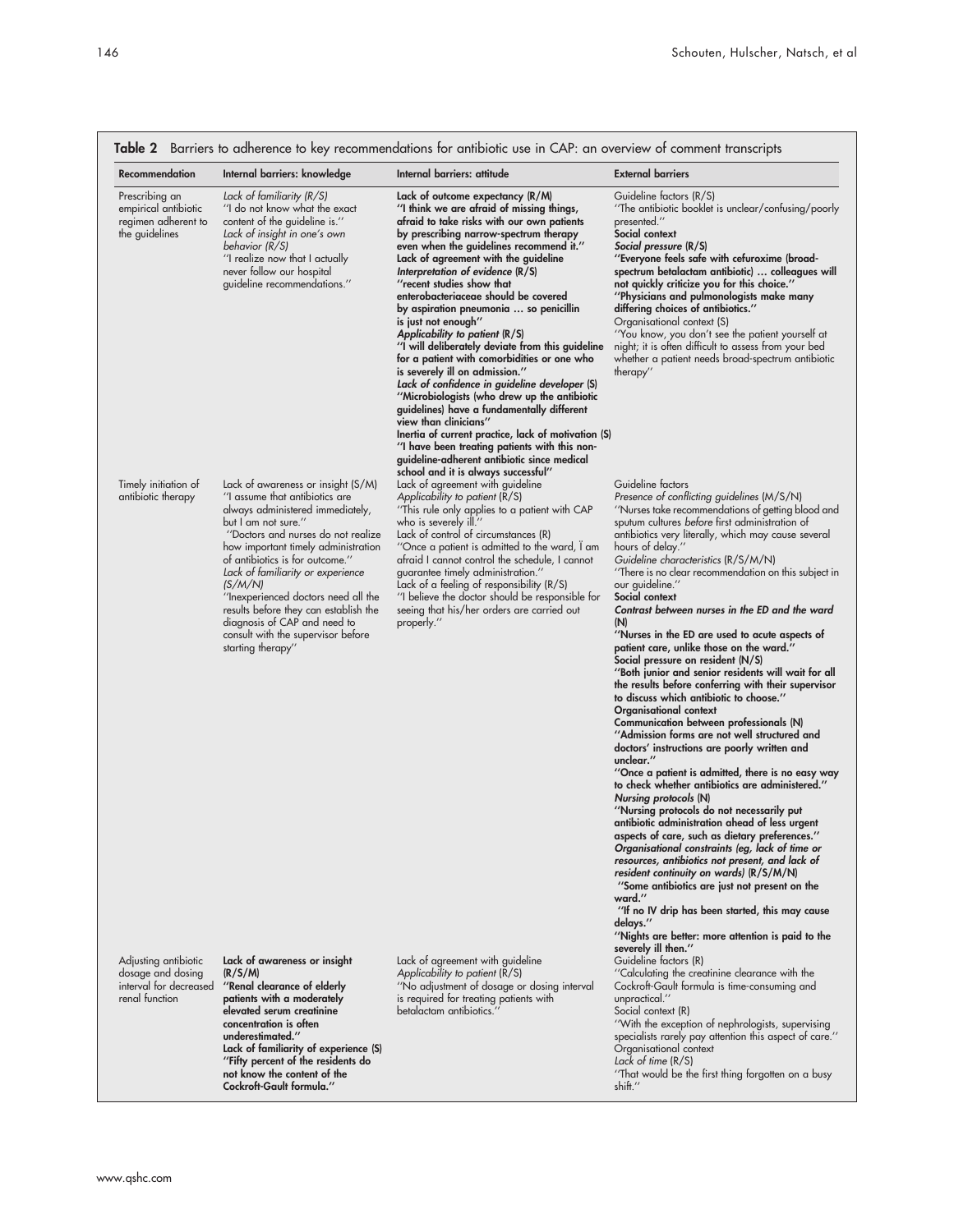| Recommendation                                                        | Internal barriers: knowledge                                                                                                                                                                                                                                                                                                                                                                                                        | Internal barriers: attitude                                                                                                                                                                                                                                                                                                                                                                                                                                                                   | <b>External barriers</b>                                                                                                                                                                                                                                                                                                                                                                                                                                                                                                                                                                                                                                                                                                                                                                                                                                                                                                                                                                                                                                                                  |
|-----------------------------------------------------------------------|-------------------------------------------------------------------------------------------------------------------------------------------------------------------------------------------------------------------------------------------------------------------------------------------------------------------------------------------------------------------------------------------------------------------------------------|-----------------------------------------------------------------------------------------------------------------------------------------------------------------------------------------------------------------------------------------------------------------------------------------------------------------------------------------------------------------------------------------------------------------------------------------------------------------------------------------------|-------------------------------------------------------------------------------------------------------------------------------------------------------------------------------------------------------------------------------------------------------------------------------------------------------------------------------------------------------------------------------------------------------------------------------------------------------------------------------------------------------------------------------------------------------------------------------------------------------------------------------------------------------------------------------------------------------------------------------------------------------------------------------------------------------------------------------------------------------------------------------------------------------------------------------------------------------------------------------------------------------------------------------------------------------------------------------------------|
| Streamlining<br>therapy (once<br>culture results<br>become available) | Lack of awareness (R)<br>"Postgraduate education on the<br>effect of antibiotic use on the<br>development of resistance was<br>a real eye-opener for me."<br>Lack of familiarity (R/S/M)<br>''Some doctors do not even<br>recognize the name of the<br>micro-organism causing CAP."<br>"It may be difficult to differentiate<br>between colonizing and pathogenic<br>bacteria in a sputum culture."                                 | Lack of outcome expectancy (R/S/M)<br>"Never change a winning team."<br>"You may still worry even if no other<br>bacteria are present, you distrust the<br>culture results, while you know that-<br>on the basis of these results - you should<br>actually tailor to narrow-spectrum therapy."<br>Lack of agreement with guideline<br>Applicability to patient (R/M)<br>"Doctors often only look at culture results<br>when a patient is deteriorating, not when he<br>or she is recovering." | Guideline factors<br>Guideline characteristics (R/S)<br>"There is no clear recommendation on this subject in<br>our guideline."<br>Confounding guidelines (R/M)<br>"Only when patients have recovered enough to<br>switch from IV to oral therapy attention is paid to<br>culture results."<br>Social context (R/S)<br>"Clinicians do not accept the interference of clinical<br>pharmacists and, to a lesser extent, medical<br>microbiologists in clinical antibiotic management."<br>Organisational context (R/S/M/N)<br>"Culture results sometimes arrive on day 4 or 5 of<br>the empirical treatment, and it would be stupid to<br>change the therapy for the remaining 2 or<br>3 days."<br>"At the discretion of the medical microbiologists,<br>only a selection of the culture results are reported<br>directly and personally to the clinicians."<br>"No effective control system exists to check what<br>clinicians do with their antibiotics."<br>"One tends to postpone a decision about changing<br>antibiotics until after the weekend or until the                         |
| Switching therapy<br>(from IV to oral)                                | Lack of familiarity $(R/S/M)$<br>"It is sometimes difficult to choose<br>an oral alternative with the same<br>spectrum as the IV drug."<br>"Residents don't know the exact<br>switch criteria, although they sort<br>of feel what they mean in<br>practice."                                                                                                                                                                        | Lack of outcome expectancy (R/S/M)<br>"If a patient was severely ill on admission,<br>I am worried that the infection will recur<br>during oral therapy"<br>"Some doctors still think that IV therapy"<br>works better than oral therapy."<br>Inertia $(R/M)$<br>"One tends to postpone a decision on<br>antibiotic change until after the weekend."                                                                                                                                          | supervisor's ward round"<br>Guideline factors<br>Guideline characteristics (R/M)<br>"Our guidelines make no clear recommendations<br>about the exact formula, dose and dosage interval<br>for switching therapies."<br>Social context<br>Social pressure (R/S/M/N)<br>"One tends to postpone a decision on antibiotic<br>change until the supervisor's ward round"<br>Organisational context (S/M/N)<br>"Nurses play an important role in pressurizing                                                                                                                                                                                                                                                                                                                                                                                                                                                                                                                                                                                                                                    |
| Gram-staining and<br>culturing sputum;<br>culturing blood             | Lack of awareness and familiarity<br>(R/M)<br>"Nurses have no idea about the<br>importance of careful and efficient<br>handling of cultures, and doctors<br>don't interfere with this process,<br>they just give orders."<br>"It is still not clear to me how much<br>time should be allowed between the<br>culturing of two blood samples."<br>''Many doctors are not aware of the<br>existence of guidelines on this<br>subject." | Lack of agreement with guideline<br>Applicability to patient (R/S)<br>''We have always been taught that blood<br>cultures are only useful for patients with a<br>temperature > 38.5°C."<br>Inertia of current practice (R/S)<br>"It's sometimes easier to prescribe broad-<br>spectrum antibiotic therapy and not request<br>any cultures at all; of course you should<br>really think of resistance patterns"                                                                                | doctors to consider the IV-oral switch."<br>Guideline factors<br>Guideline characteristics (R/M)<br>"Our guidelines make no clear recommendations."<br>Social context<br>Social pressure (R/S/M)<br>"You need prior approval from a medical<br>microbiologist for some diagnostic tests, and this<br>may influence patient management."<br>"There are culturing differences between<br>physicians and pulmonologists."<br>Organisational context<br>Communication between professionals (R/M)<br>"Bacteriology forms are not clear, and clinical<br>information is often omitted."<br>Organisational constraints (miscellaneous) (R/S/<br>M/N<br>"Some diagnostic tests are more difficult to get<br>during the weekend and at night."<br>''Sputum cultures can only be brought to the lab<br>during certain hours, so at the weekend one tends to<br>forget sputa in the fridge."<br>"Some samples coming from other hospitals are<br>transported only once a day."<br>"I will give the patient a receptacle for sputum<br>collection, but I will not wait until he/she produces<br>i f' |

specialists. Bolded areas indicate barriers that were mentioned more than seven times by different interviewees.

week'' [resident internal medicine R4]. Inexperienced residents, but not specialists, appreciated spontaneous interference with prescribed antibiotic therapy by non-clinicians (medical microbiologists and clinical pharmacists).

# Barriers to the intravenous-oral switch

Treating a patient intravenously provided some clinicians with a subjective feeling of security, especially when a patient was

severely ill on admission (attitude-based barrier). Identical oral formulae are not available for some broad-spectrum antibiotics (ceftriaxon and cefotaxim). This complicates switching to an oral antibiotic when no culture results are available: ''I find it difficult to select an oral alternative with the same spectrum'' was stated by several residents (knowledge-based barrier). Social pressure may also postpone a timely switch: ''Residents tend to wait until the supervisor's ward round before taking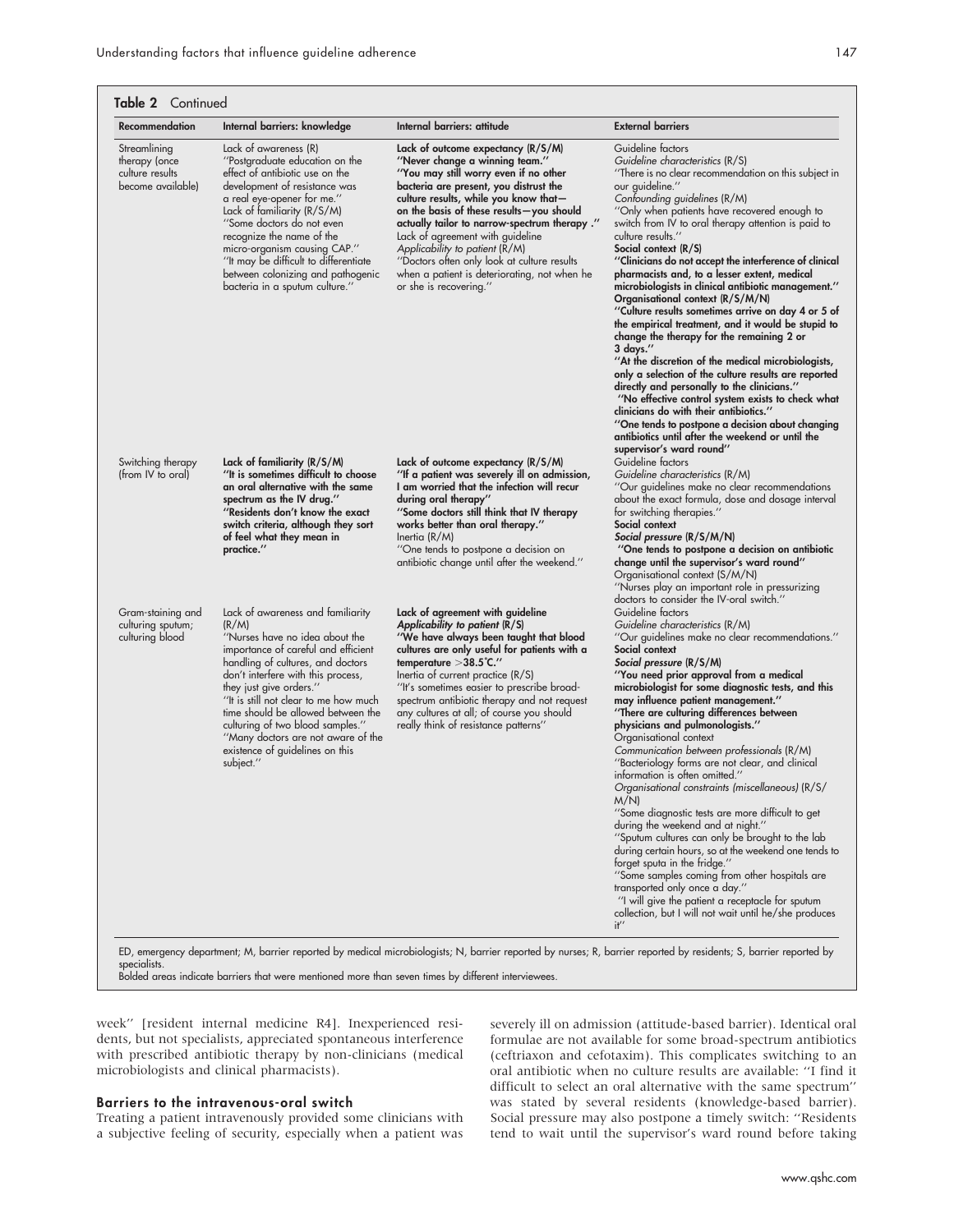decisions'' [nurse ward, N2]. Finally, clinicians said that nurses played a facilitating role in the IV-to-oral switch, asking for the IV drip to be discontinued at nearly every ward round (organisational facilitator).

#### Barriers to blood and sputum culturing

Most residents and specialists mentioned that blood culturing was easily forgotten for elderly patients with CAP (who are often afebrile) or for severely ill, hypothermic patients: ''We only request blood cultures if a patient with CAP has a fever'' [lack of guideline applicability to patient, specialist pulmonology S1]. One nurse remarked: ''I will give the patient a receptacle for sputum, but I will not wait until he/she produces it … it may then remain at a bedside table (or in the ward's fridge) for days'' [nurse ward N1]. This reveals a variety of barriers: lack of awareness of the importance of careful and efficient handling of sputum; lack of motivation; lack of communication between doctors, nurses, and patients; and organisational constraints due to limited opening hours of microbiology labs. Influence of non-clinical professionals (for example, medical microbiologists) regarding the availability of diagnostic tests (for example, urine antigen testing for Legionella spp) is considered undesirable by most clinical specialists (barrier of social interference).

#### **DISCUSSION**

A large variety of barriers to key recommendations on antibiotic usefor CAP was reported by our interviewees. Each recommendation elicited its own pattern of barriers that should be overcome. Non-adherence to guidelines for empirical antibiotic therapy was mainly attributable to physicians' negative attitudes towards the guideline. For another recommendation (''timely administration of antibiotics''), logistical and organisational factors were reported to be the most important barriers. Improving performance on either recommendation would obviously require a different approach.

Previous studies have reported barriers to CAP guideline (or critical-care pathway) adherence as a whole,<sup>16 17 25</sup> rather than to its various recommendations or they focus on only one recommendation.26 In addition, these studies do not consider the views of care providers other than clinical specialists. In our study, some very important barriers were, however, suggested by other care providers: nurses in the emergency department mentioned that some of the antibiotics recommended by the local guideline were not directly available at the emergency department (for example, due to a shortage of space to stock medication). This barrier was not perceived by physicians. In addition, our choice to interview physicians of various educational levels resulted in a variety of perceptions, which may have been overlooked when only medical specialists were interviewed. This clarified which professional levels our improvement strategy should target for some recommendations.

Since there is a general pattern in the type of barriers for each recommendation, improvement strategies should focus on this pattern. While many studies describe barriers to guideline implementation, there is only little practical advice on how they should be translated into practice changing strategies.<sup>27</sup> It seems logical to provide an educational intervention in a situation where lack of knowledge is an important barrier, but this remains far less clear for other perceived barriers: for example, how can a social structure in a hospital or a department be changed? How can attitude towards a guideline be changed? Tailoring of an intervention can be difficult because there is no one-to-one relationship between the objectives and interventions, and empirical evidence on links between specific interventions and specific objectives is limited.

In our guideline implemantation study (submitted), we tried to develop interventions in a structured manner, using an exploraratory method.<sup>27</sup> <sup>28</sup> For each factor impeding adherence, the best possible intervention was chosen, using evidence of effectiveness when available, as well as experience, common sense and creativity.

In our case, improving guideline adherence for the prescription of empirical antibiotic therapy should aim at changing a physician's attitude rather than improving knowledge about the guideline. An intervention should be directed towards both specialists and residents, because—in line with a previous study<sup>18</sup>—our results suggest that residents do not decide independently about antibiotic policies in Dutch hospitals. There is a perceived lack of evidence justifying recommendations and a lack of confidence in the guideline developers, which leads to a lack of agreement with current guideline recommendations. This, along with the reported social pressure among professionals at end-of-shift meetings might reflect the ongoing discussion about benefits and doubts concerning empirical regimens of broad-spectrum antibiotics covering both atypical and classic pathogens.29 30 A tailored intervention to remove these barriers would seem logical: involve clinical specialists in actively developing local guidelines based on the available evidence, organise small group discussions on appropriate prescribing and produce a clearly written and unequivocal critical-care pathway.

In contrast, for other recommendations, such as ''timely administration of antibiotics'', guideline adherence was predominantly impeded by external, organisational barriers. Some of these barriers may be dealt with easily: make the antibiotic available in the emergency department and integrate conflicting ward protocols. Other external barriers, such as either doctors' or nurses' lack of time, are often more difficult to address as they need interventions on a higher organisational or political level.

In this paper we have aimed to describe the whole range of barriers one could potentially identify for pneumonia guideline recommendations. We realise that barriers may be quite variable throughout different hospital settings. It is clear that several of the external, organisational barriers (such as the timing of a ''supervisory ward round'') may only apply to a local hospital setting, but another Dutch study reported similar results and this suggests that our findings are—at least—not confined to these three hospitals but represent a Dutch hospital setting.<sup>18</sup> This paper, however, also describes the patterns of barriers that surface when analysing the outcomes of all interviewees. One might think that these patterns identified were unique to the institutions studied. Our findings, however, correspond with findings from other qualitative research where similar antibiotic practice beliefs were found.<sup>17 26</sup>

A qualitative approach is the best method for exploring the reasons and hidden motives for non-adherence to clinical guidelines. However, this study may have some limitations. First, there is a chance that we selected mainly cooperative care providers who underreported potential barriers, which may have limited generalisability. As our interviews were conducted in a non-confrontational setting, we believe that care providers were less likely to give ''professionally acceptable'' or ''socially desirable'' responses. We deliberately choose to let interviews be performed by a resident in internal medicine (JS). Due to the (sometimes complex) clinical case study that was discussed, someone with a medical background was considered necessary. The interviewees were aware of the fact that the interviewer was medically trained, but they did not know the interviewer in a personal or professional context. They did not know his clinical specialty, but they knew that the interviewer was a researcher. As far as we know there has been no research